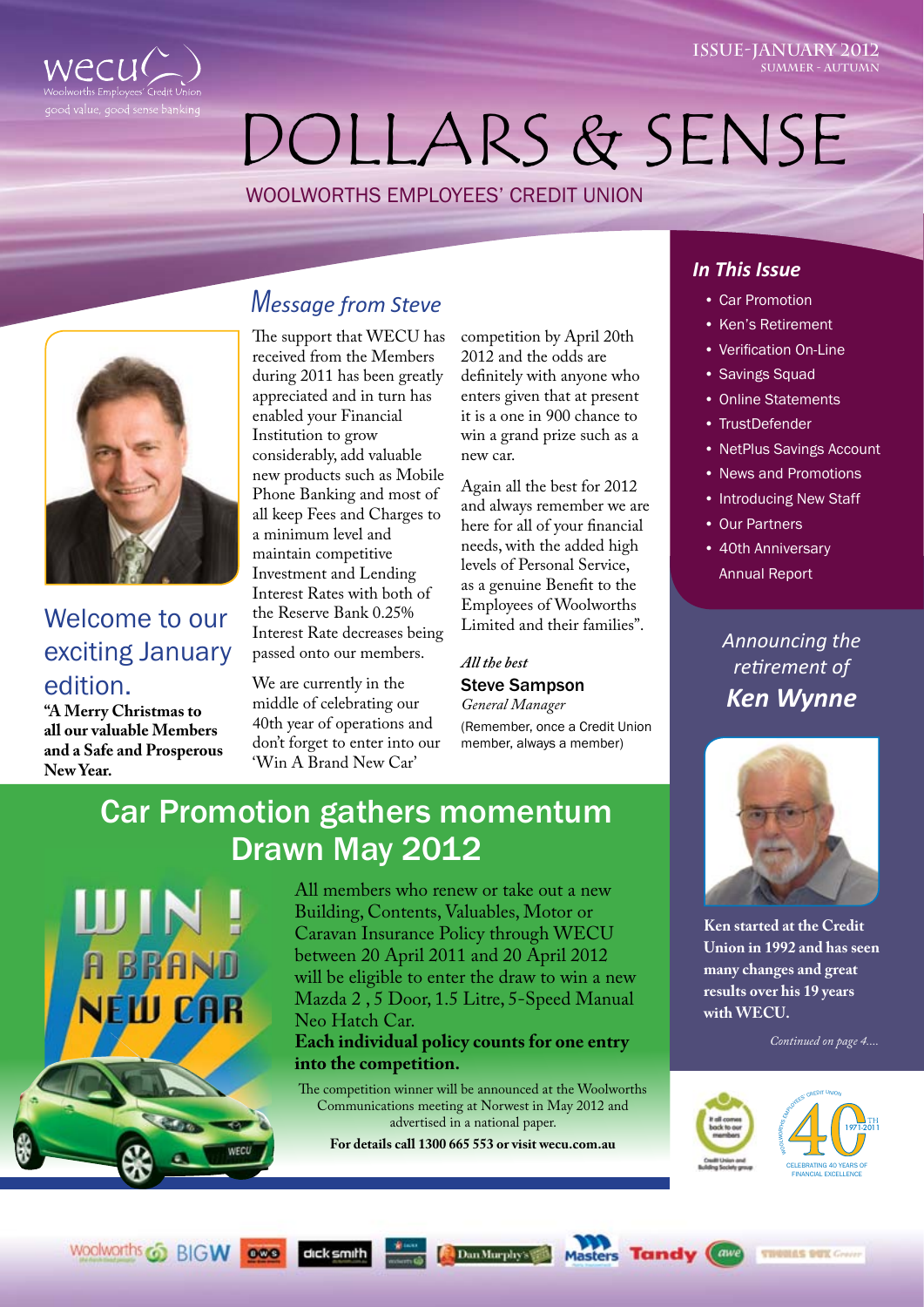### *Products*

Special incentive for our new members who join Online up until February 29th will receive 2 Movie Tickets per membership.



## NEW MEMBER ACCOUNT VERIFICATION ON-LINE **PRODUCT LAUNCH**

#### **New members can join in under 5 minutes by visiting our website at www.wecu.com.au**

EIVS attracts new members while complying with the Electronic Verification requirements of the Anti-Money Laundering/ Counter-Terrorism Financing (AML/CTF) legislation.

#### **Improves member services**

- Allows members to apply immediately from any location
- Reduces the time involved in opening an account

#### **Secure and private**

- 100% compliant with Australian privacy legislation
- High-security hosting

#### **Flexible**

- Flexible verification
- Flexible online application form
- **Very high match rates**
	- • Members can choose from a range of verification options
	- Integrated address checking



## Be part of the savings squad!

It's never too early to teach kids how to save. Use this fun and interactive website to help teach kids the value of money. Start saving today! Visit www.wecu.com.au

- Use our engaging calculation tool
- Download bright and colourful desktop wallpapers
- Tips and hints for parents and children



#### For more information on the Saving Squad, please visit our website www.wecu.com.au



### *Online Statements*

In an effort to reduce our environmental impact and costs, we're encouraging our members to make the change to eStatements. It is now more important than ever to be able to access your own Statement information online with an effective and simple software solution.

Members will be able to use a simple view Statement option in Internet Banking to look up, print or save current or past Statements as required. To be a part of this initiative, please don't forget to register for Internet Banking to enable this new facility to be available.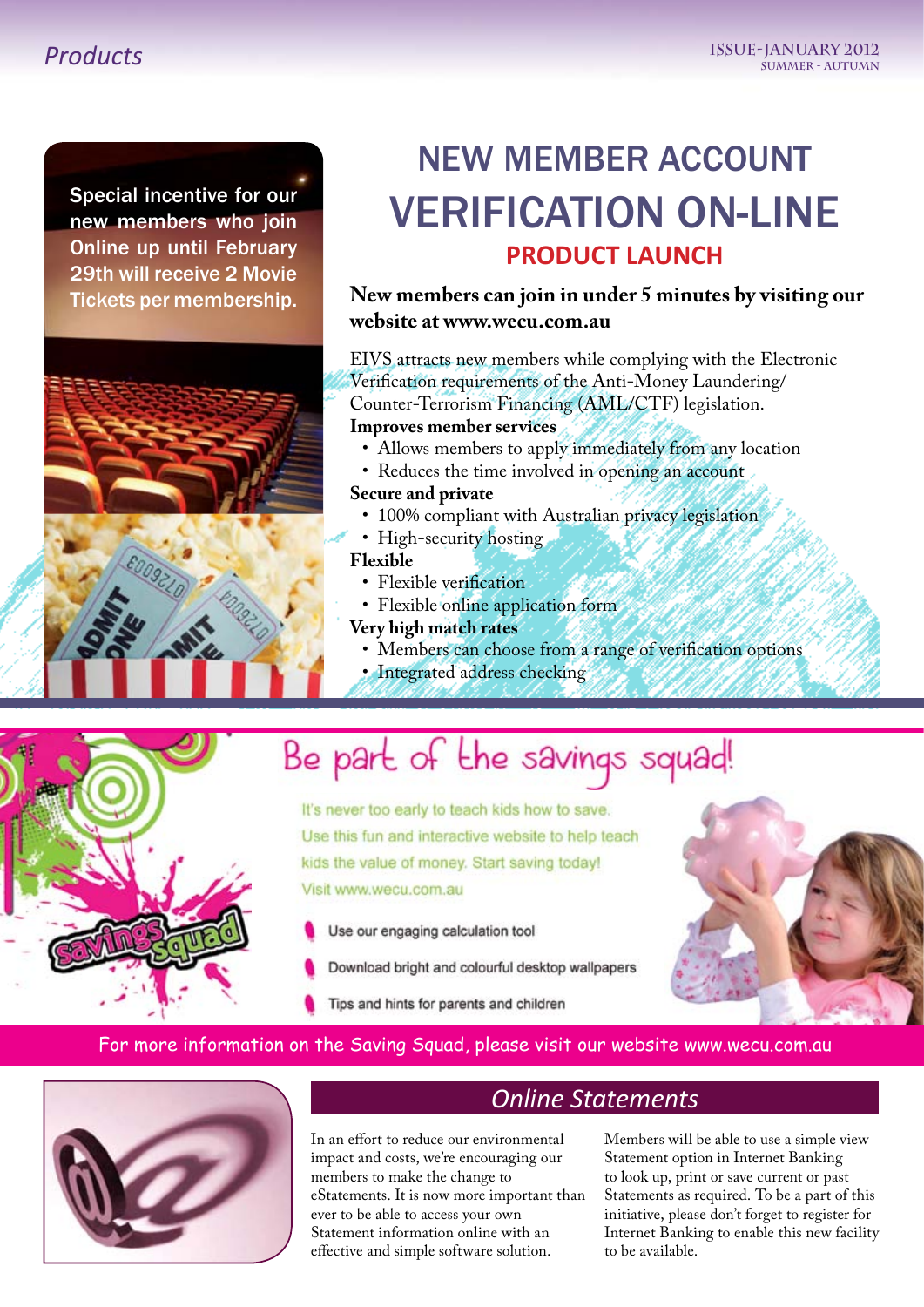

Dedicated to keeping you secure when banking online.

We use various levels of security including sophisticated firewalls, 128-bit SSL encryption, automatic time-outs and incorrect password locks, just to name a few.

The missing link in this process is your computer. With malicious software such as rootkits, viruses, trojans and spyware on the rise and online fraud increasing every day. TrustDefender will secure your computer while you are transacting with us online.



#### How does TrustDefender work?

TrustDefender creates an encryption 'shield' that temporarily isolates the internet banking session between your computer and our internet banking server. All unknown software and programs including viruses, malware, trojans and spyware are locked out.

#### Coming Soon...Available February 2012



### *NetPlus Savings Account*

Get an online savings account that gives you a better return on your investment



- **• Interest calculated daily and credited to your account at the end of each month**
- **• Helps you maximize your interest**
- **• Interest rate on the account is variable**
- **• Everyday access to your funds**
- **• Your money remains'at-call' all the time**
- **• Pay bills directly from your NetPlus Account**

Please visit our website for our competitive rates **Call 1300 665 553 or visit wecu.com.au**

Terms and conditions, fees and charges apply and are available in branch or online at wecu.com.au © Woolworths Employees' Credit Union Limited ABN 67 087 651 803, AFS/AC Licence 240720

**Our Credit Union Car Loans come with some great benefits...**



We offer great rates, lower fees and free car buying service

- **• No application fee**
- **• Variable and lump sum repayments**
- **• Early repayment without penalty**
- **• No monthly account keeping/service fees**
- **Loan Protection Insurance** available
- **• Automatic repayments (salary/account)**

**Check out our great rates...**

#### **Call 1300 665 553 or visit wecu.com.au**

Terms and conditions, fees and charges and normal lending criteria apply. These are available in branch or online at wecu.com.au © Woolworths Employees' Credit Union Limited ABN 67 087 651 803, AFS/Australian Credit Licence 240720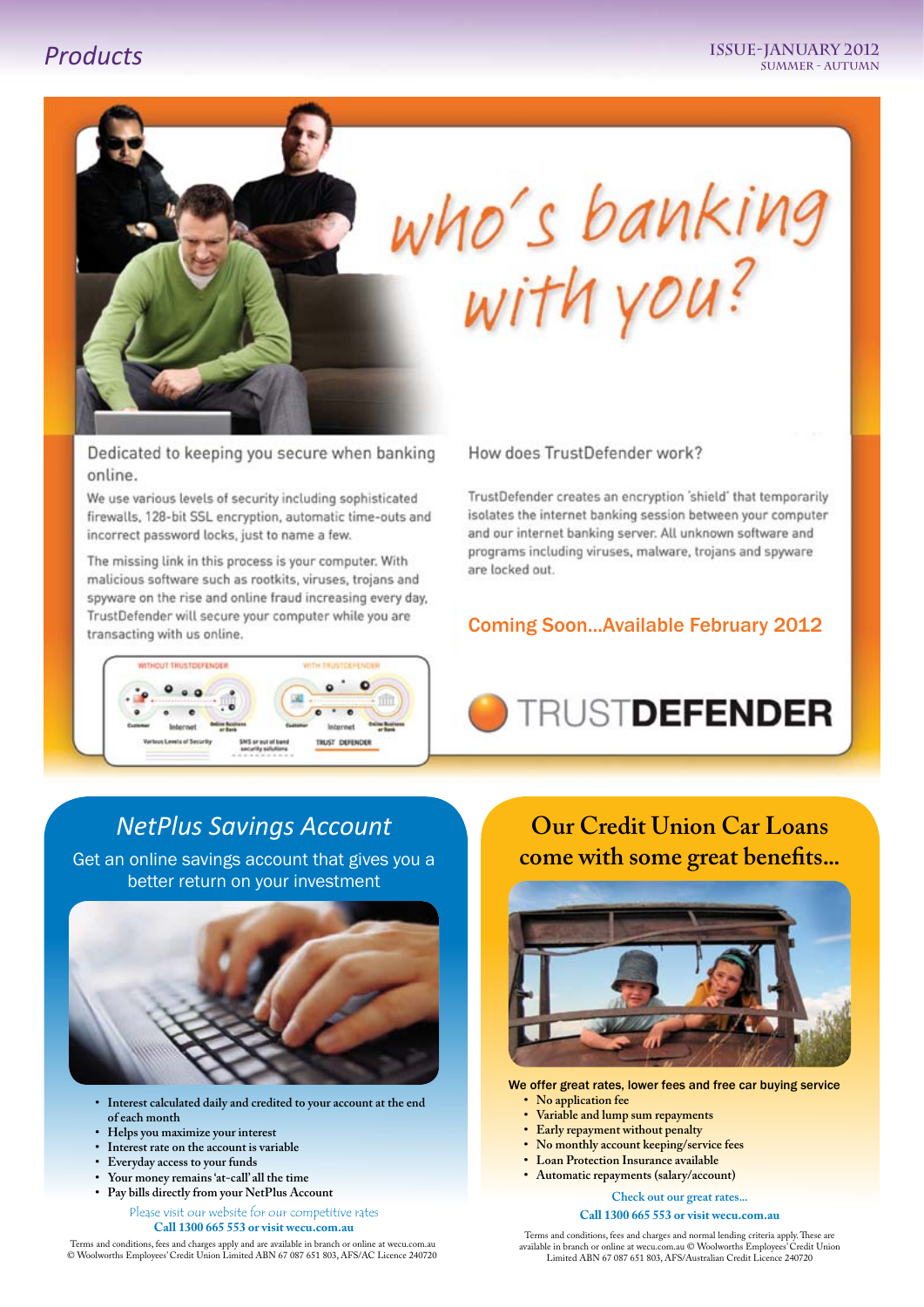### *News and Promotions*

## *Ken's Retirement...continued from page 1*



Assets have grown from \$12.5 million to over \$75 million Deposits \$10.5 million up to \$60 million Loans \$7.0 million to \$60 million and Capital \$1.0 million to in excess of \$6.5 million today. Ken has guided the Credit Union, under the Board of Directors, for 17 of the 19 years as General Manager and more recently as Compliance Manager. We thank Ken on behalf of our Board of Directors, Staff and Members for his long term service and wish him all the best for the future in his retirement.

## *July 2011 Newsletter Competition Winner* **Davorin Vlahovic** *from NSW*

*"My name is Davorin, and I have been a WECU member for 12 years. I started my membership in Gladstone Park Victoria and have moved to Sydney 18 months ago. Over the years WECU had offered me several great products which I used like Christmas Club savings account and Personal Loan. One thing is for sure, besides great products, you'll always get great service with a smile."*

**Bree Patten and Vysal Sith from Victoria also won a Callaway Golf bag each in the recent newsletter email address supply promotion.**

## We have a 'Back to School' promotion for our Young Members.

The colouring competition runs from 15 January 2011 to the 15 February 2012. Competition closes 5.00pm 15 February 2012. Open to children up to 12 years old. Entrants must have a Super Saver Account with the Credit Union. Total of 4 Category Prizes to be won. A \$50.00 Wish Gift Card to be won by one winner in each category. Please visit our website to download and print a colouring page of our Super Saver Bugs. Terms and conditions and competition details are listed on our website www.wecu.com.au



CHOOL



**KLAUS Dithmer** *Compliance Officer*

Klaus has 40 years of experience in the areas of External and Internal Audit, Compliance and Project Management spanning both the non Financial Services and Financial Services Industry sectors covering Friendly Societies, a Building Society , a Credit Union , Superannuation Funds and non- bank lending institutions. A Fellow of the Australian Society of Certified Practising Accountants, Associate Member of the Institute of Internal Auditors – Australia, Member of the Australasian Compliance Institute and Associate Member of the Financial Services Institute of Australasia. Klaus joined WECU as the Compliance Officer on 2 November 2011.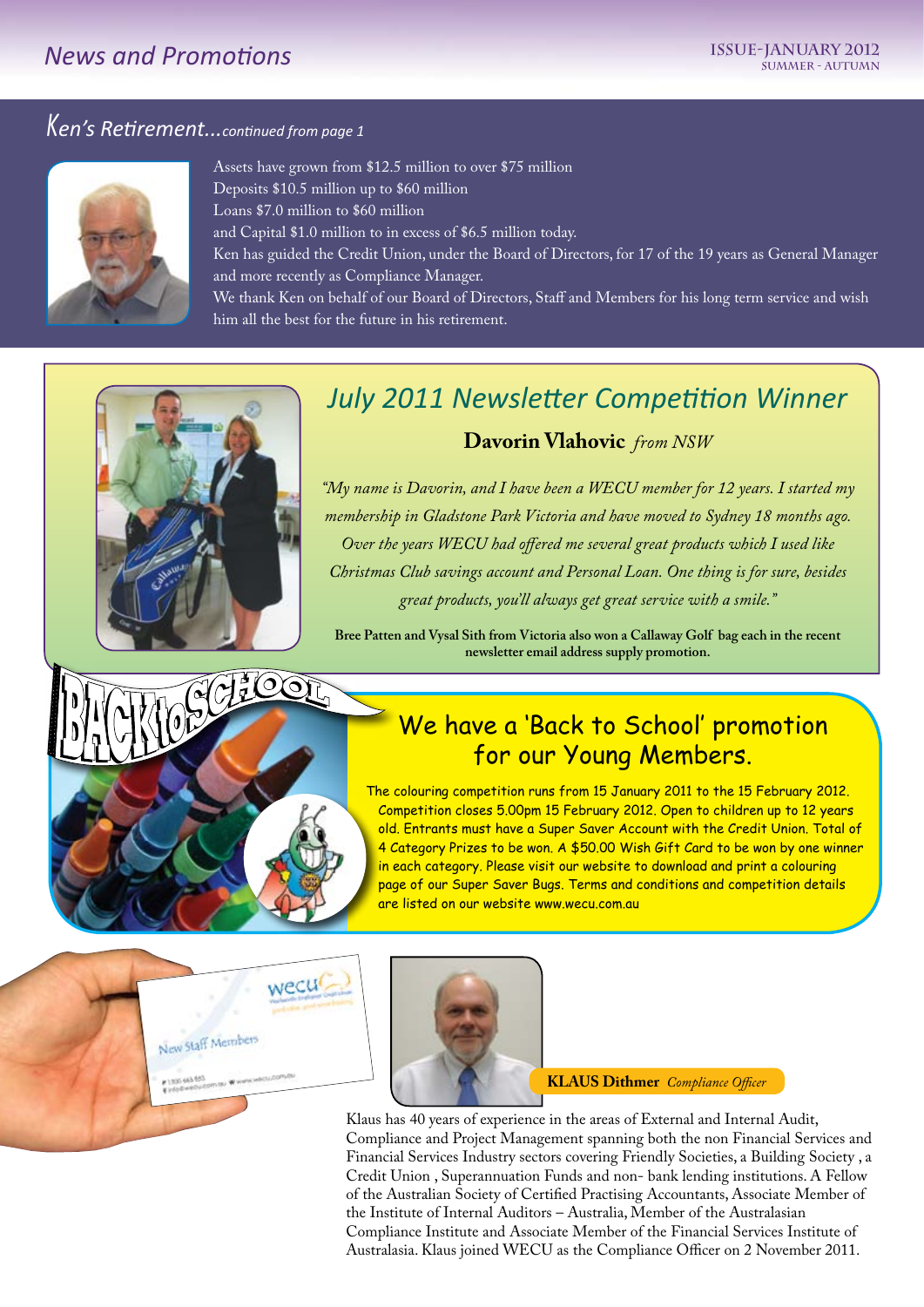## **Are you 55 or over ?**

## **Have you considered a Transition to Retirement strategy ?**

#### **What is a Transition to Retirement strategy?**

A Transition to Retirement strategy is a government initiative which allows you to reduce your working hours while maintaining your income and boosting your super savings.

#### **How does it work?**

A Transition to Retirement strategy works by salary sacrificing your income into your superannuation. It allows you to roll all or part of your superannuation into a pension account which then pays you a regular income. Because salary sacrificing uses pre-tax dollars, you can contribute more to your superannuation than you withdraw, without missing the income.

#### **Is it appropriate for me?**

By implementing a Transition to Retirement strategy you can get the best of both worlds —reduced working hours without a reduction in your income.

To understand if a Transition to Retirement strategy is appropriate for your circumstances, we recommend that you seek professional advice because small changes we make today can mean big changes in the future.

**Outlook Financial Solutions (Outlook) is our preferred provider of financial planning advice and services. As WECU members, Outlook offers you a complimentary no-obligation appointment where you can discuss your current financial position and review opportunities available to you.**

**Make your appointment today. Contact Outlook on 1300 657 872** *Appointments are available on-site at WECU Norwest and Mulgrave branches.*



## ou itlook

Outlook Financial Solutions Pty Ltd AFSL No 240959, is a wholly owned subsidiary of SFG Australia Limited ABN 81 006 490 259 (SFG). This communication contains general advice and/or information prepared without taking into account your investment objectives, financial situation or needs. You should, before taking any action, consider whether any general advice is appropriate having regard to your objectives, situation and needs.



An exciting time ahead for WECU, with the Masters Stores opening all around Australia in 2012. Our Business Development Consultants in Qld, NSW & Vic will be visiting each Masters store as they open in each State next year and meeting all the employees during the store visits.

The VIC team had an opportunity to visit Hoppers Crossing DC, Braybrook store and also attended the Travel Expo at Burnside. The Travel Expo was the most entertaining event and the VIC team was able to interact with the employees to share the knowledge about all the products and benefits available to them by being a WECU member.

The NSW Business Development team has recently represented WECU in the lead up to the opening of the first Masters Store in NSW. They attended the store at

Gregory Hills, which is located in the rapidly growing South Western area of Sydney, to advise all Masters employees of the many benefits to themselves and their family members, of belonging to their very own Employees' Credit Union. Many Masters staff joined WECU on the day, with a number of them starting off by opening up a Christmas Savings Account via payroll deduction in readiness for a spending spree next Christmas.

Don't forget, membership to WECU is open to all employees within the Woolworths group of companies AND their family members.

Contact us on 1300 665 553 to find out how to join or visit our website www.wecu.com.au. Early next year you will be able to join up as a member On-line, another great WECU initiative.